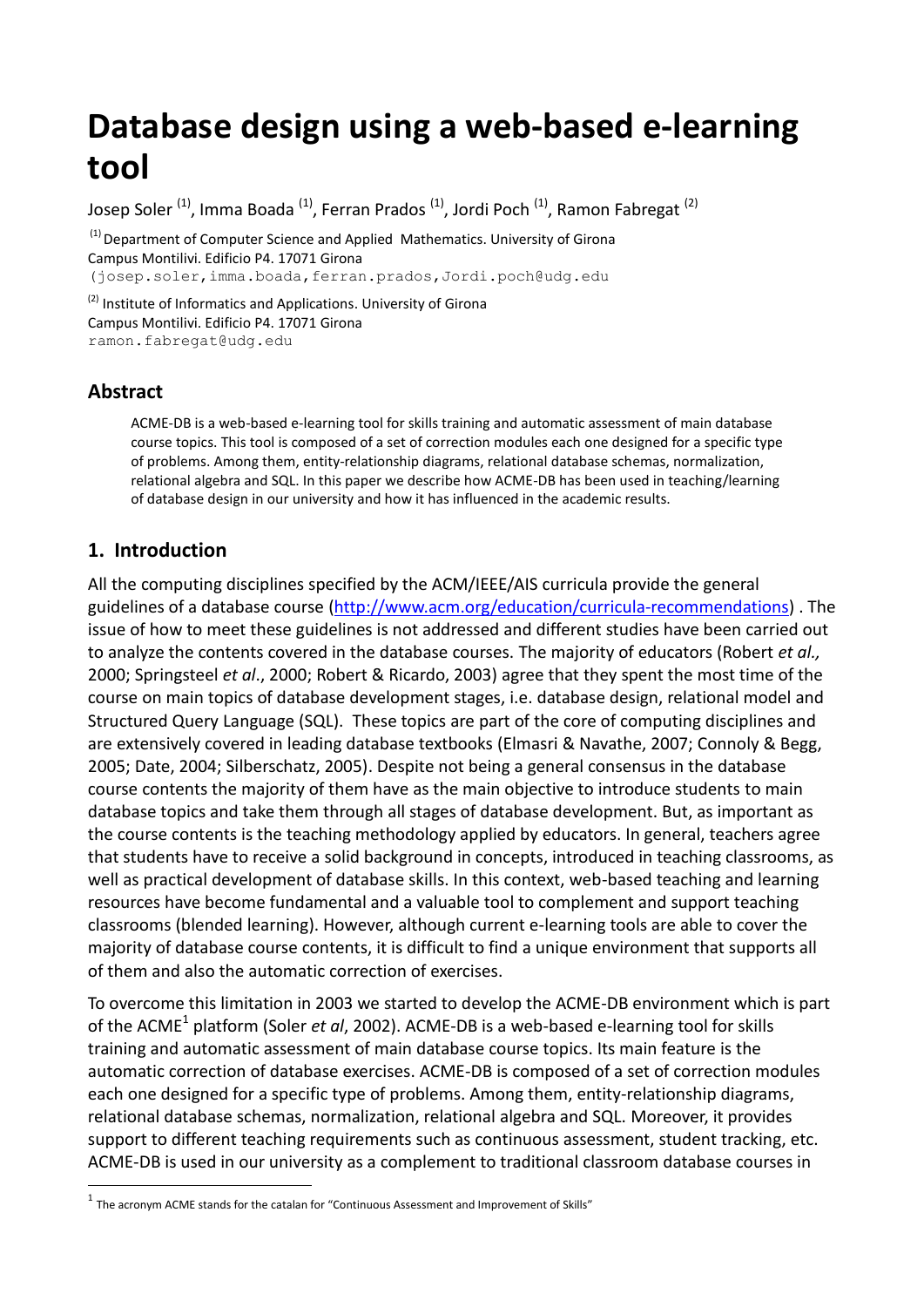Computer Science degrees since the 2004/2005 course. Since then the number of activities has been increased leading to an improvement on the academic results.

The goal of this paper is to describe the experience of applying ACME-DB in database design of our university and how it has influenced in the academic results. The paper is structured as follows. In Section 2, related work is presented. In Section 3, we present the ACME-DB environment. In Section 4, we describe how ACME-DB has been used in teaching/learning of database design and we present the obtained results. Finally, in Section 5, conclusions and future work are presented.

## **2. Related work**

In this section we give a quick overview of the database design contents and a description of the teaching methodology applied in our university. Afterwards, we briefly review the different elearning tools described in the literature to support teaching and learning contents in database design.

## **2.1. Teaching Database design**

Database design is one of the main topic of any introductory database course. The creation of a database requires a design process to define types, structures and constraints for the data to be stored in the computer. This process can be summarized in four main steps:

- First, the analysis of the requirements of the real world situation that has to be represented.
- Second, the definition of the conceptual schema that gives a high level description of the database and the requirements that data must satisfy. The most popular approach for conceptual schema designing is the Entity-Relationship (ER) model (Chen, 1976). The ER model considers the world as a set of entities and the relationships between them.
- Third, the definition of a logical design which gives a high level schema implementable on a database management system. The relational model (Codd, 1970) is the most common data model used for database management. It represents the database as a collection of relations where each relation resembles a table of values. To create relations with no redundant data, with an efficient data organization and that can be modified in a consistent and correct manner, a normalization process is applied.
- Fourth, the definition of a physical design which represents the internal data storage details.

When all these concepts are acquired, students have the knowledge required to implement a relational database schema using any one of the available Database Management System (DBMS).

### **2.2. Database design in our University**

The methodology applied in the database courses of our university is the following. There are lecture sessions, where the teacher introduces main theory concepts and laboratory sessions where exercises are assigned to the students to put in practice these concepts. These exercises are related with real cases and take student trough the different stages of the design process. To star, the student creates conceptual models for small problems. Once these concepts are acquired more complex exercises are assigned. The next step is devoted to logical design concepts. The student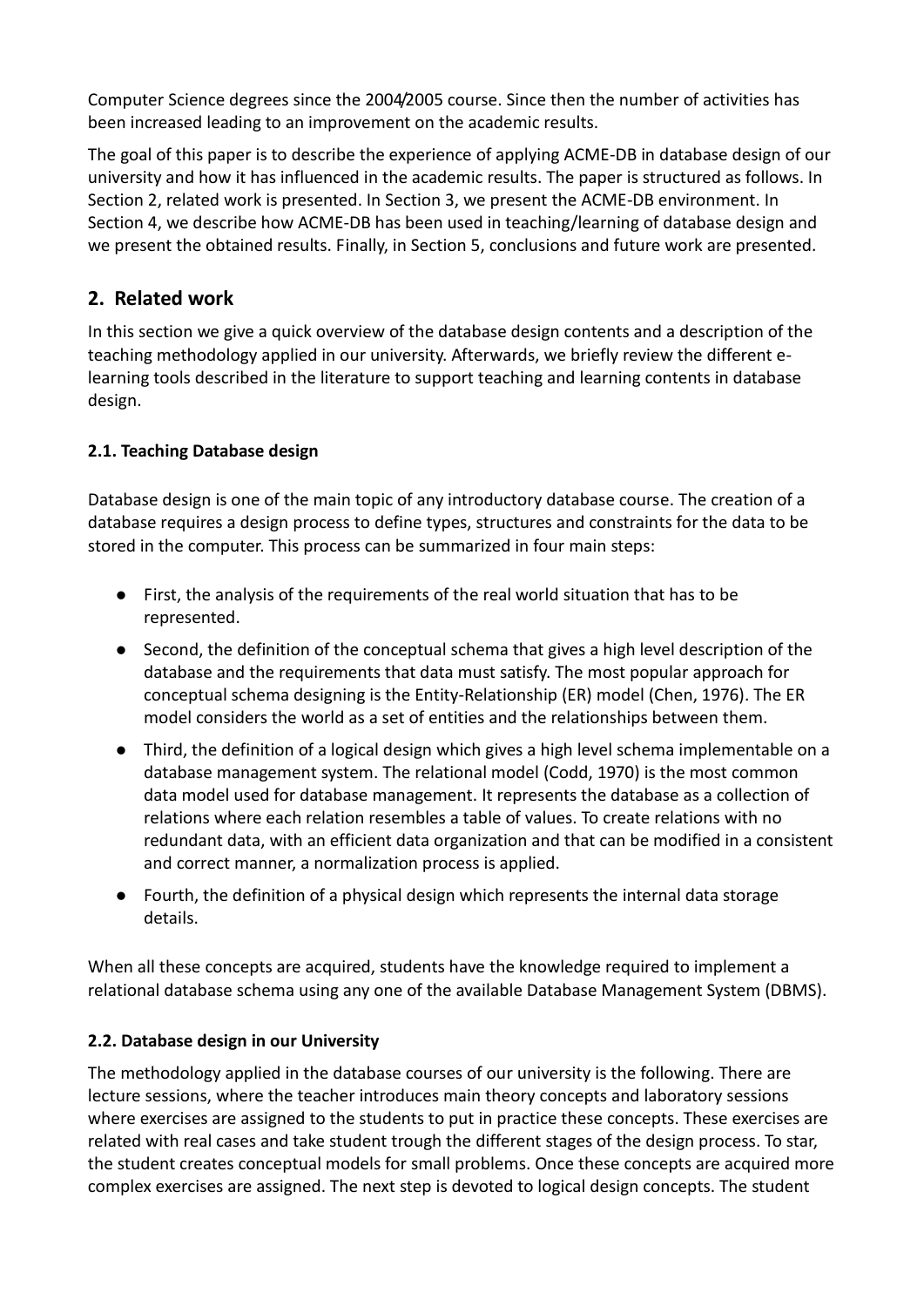transforms a conceptual model into a logical model targeted to a relational database implementation. Students learn to map a conceptual model into a logical model that can in turn be readily transformed into a relational database schema. At this point, the central concepts of the relational model (domains, keys, integrity constraints, and so on) are engaged. Finally, the database schema is created. The student defines the tables, with the corresponding attributes, primary and foreign keys, etc.

A good strategy to acquire database design skills is to solve exercises similar to real-world problems. With this purpose different exercises are assigned to the students. The most critical issue is the time required to correct these exercises. Moreover, if we consider that the solutions are not unique. To establish a trade-off between the number of exercises and the time required to correct them, we gave to the students a list of exercises and only some of them were corrected in the class. In addition, two of these exercises were assigned to the students as homework and then they were corrected by the teacher. The main drawback of this strategy was that students only solved the assigned problems.

Due to the importance of practice in the context of these courses and considering the requirements of the new European Higher Education Area, we decided to integrate e-learning tools in the applied methodology in order to overcome the detected limitations. Fortunately, the functionalities of our e-learning platform, ACME, satisfy these requirements. In addition, ACME provides support for the course management, student tracking, etc. For all these, we developed the modules needed to support the automatic correction of ER diagrams, relational database schemas and normalization. In this way, we will be able to support in a same environment all the functionalities required to cover the database design needs. This new environment, denoted ACME-DB, is described in Section 3.

#### **2.3. Database design Tools**

In last years a large number of e-learning environments that provide and support different teaching and learning topics of database courses have been proposed. In this section, we describe the most representative. To present them we consider three different groups according to the main topics of the database design process: conceptual and logical design and normalization.

**ER diagram Correction Tools:** As it was previously mentioned, the ER model is the most popular approach for conceptual schema designing. Such a model considers the world as a set of entities and the relationships between them. Therefore, an ER diagram tool has to provide an environment able to support the definition and correction of ER diagrams. The system has to be able to interpret the diagram giving the corresponding feedback to the student.

Over the last decade several attempts to develop ER problem solving web environments have been made (Constantino-Gonzalez & Suthers, 2000; Suraweera & Mitrovic, 2002; Thomas et al., 2007; Batmaz & Hinde, 2007). The most representative is KERMIT proposed by (Suraweera & Mitrovic, 2002). KERMIT is an intelligent tutoring system that contains a set of problems and ideal solutions to them. The system compares the student solutions to the ideal solution using domain knowledge represented in the form of constraints, which are classified into syntactic and semantic ones.

**Relational Database Schemas Correction Tools:** The relational model represents the database as a collection of relations. To define this model the student has to define a set of tables for a given situation of the real world. Therefore, the tool has to provide an environment able to support the definition of tables, with the corresponding attributes, keys and foreign keys and also, the capability to correct and give feedback about correction. It has to be taken into account that the solution of a relational design problem is not unique. Few tools to support and correct logical database design have been proposed. The most representative is ERM-Tutor (Milik *et al.*, 2006), a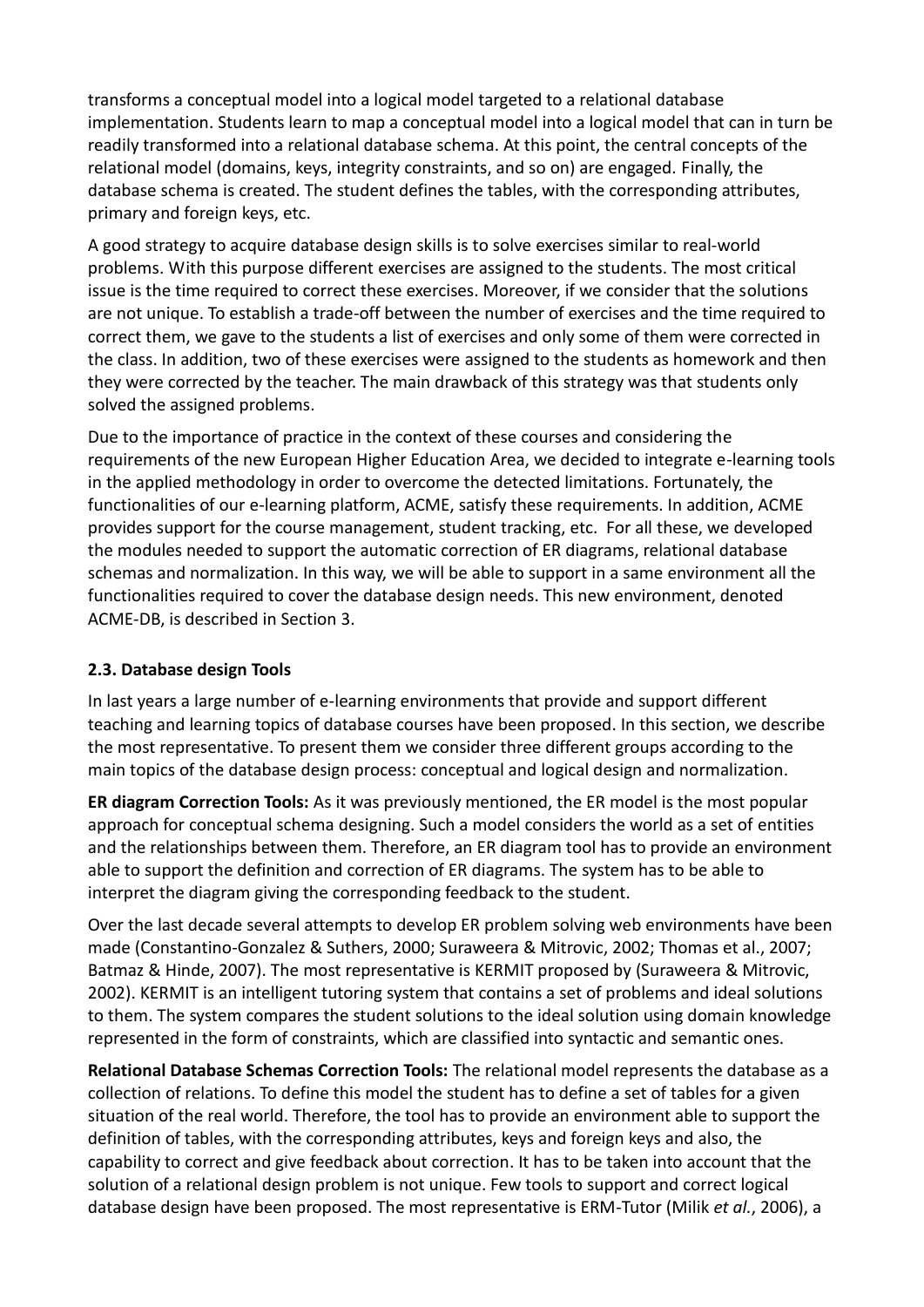constraint based tutor that teaches logical database design (i.e. mapping conceptual to logical database schemas). Students solve the problem step by step and receive feedback on their solutions.

**Normalization Tools:** The normalization process is applied during the relational model definition to create relations with no redundant data, with an efficient data organization. To teach the normalization process a set of functional, multivalued and join dependencies are given to the student and he has to obtain the corresponding normalized schema. Normalization tools display a relation with the corresponding dependencies, the student propose a normalized schema entering a set of normalized relations and the system has to correct them. Most of existing tools for database normalization have not been conceived as web-based environments but as software applications that automate some step of the normalization process. To best of our knowledge there are few web environments that support database normalization learning (Kung & Tung, 2006; Zhang *et al*., 2005; Mitrovic, 2002). The most representative is NORMIT proposed by Mitrovic. NORMIT is a web-enabled tutor for database normalization where the student selects a problem and goes through a number of steps to analyze the quality of the database following a fixed sequence of actions: determine the candidate keys, the closure of a set of attributes and prime attributes; simplify functional dependencies, etc., with a specific web page for each task. Student solutions are analyzed by the system receiving feedback. This environment is a questionanswer based approach since student does not propose a solution, he answers if the displayed solution is correct or not.

Despite the advantages provided by the described tools with respect to more classical teaching methodologies, they still present several limitations. We consider that one of the main limitations of these tools is that they are specific applications not integrated in a general e-learning platform. Hence, they do not support lecturer tasks, such as continuous assessment, tracking of students work to detect weak points, features to obtain statistics of common errors, number of attempts required to solve a problem, etc. For a lecturer all these features are very important since they provide information of student progress and also which topics need further work. On the other hand, another common limitation of the majority of tools is that they do not support automatic correction and only provide a way to show the results of a given exercise for a predefined database. The student has to compare the obtained result with the correct solution. Such an approach is difficult to apply when more than one solution per exercise is possible.

Besides the functionalities of a common e-learning platform we consider that an e-learning environment has to support automatic correction of problems. The capability to automatically generate and correct different exercises allows giving personalized attention to each student. With this idea we conceived the ACME platform.

## **3. The ACME-DB environment**

In 1998, we started to develop ACME an e-learning platform to improve both teaching and learning at the technical/engineering degree programs of our university (Soler *et al*., 2002). The platform was conceived to integrate new types of problems with minimal modifications. The ACME-DB environment is an extension of the ACME tool designed to support in a unique environment the main topics of a database course. We started to develop ACME-DB in 2003 with the development of the relational database schemas module (Prados *et al*., 2005). Since then, entity-relationship diagrams (Prados *et al*., 2006), normalization (Soler *et al.*, 2006), SQL and relational algebra (Soler *et al.,* 2007) correctors have been developed and integrated in the environment. In the following we only consider entity-relationship diagrams, relational database schemas and normalization correctors.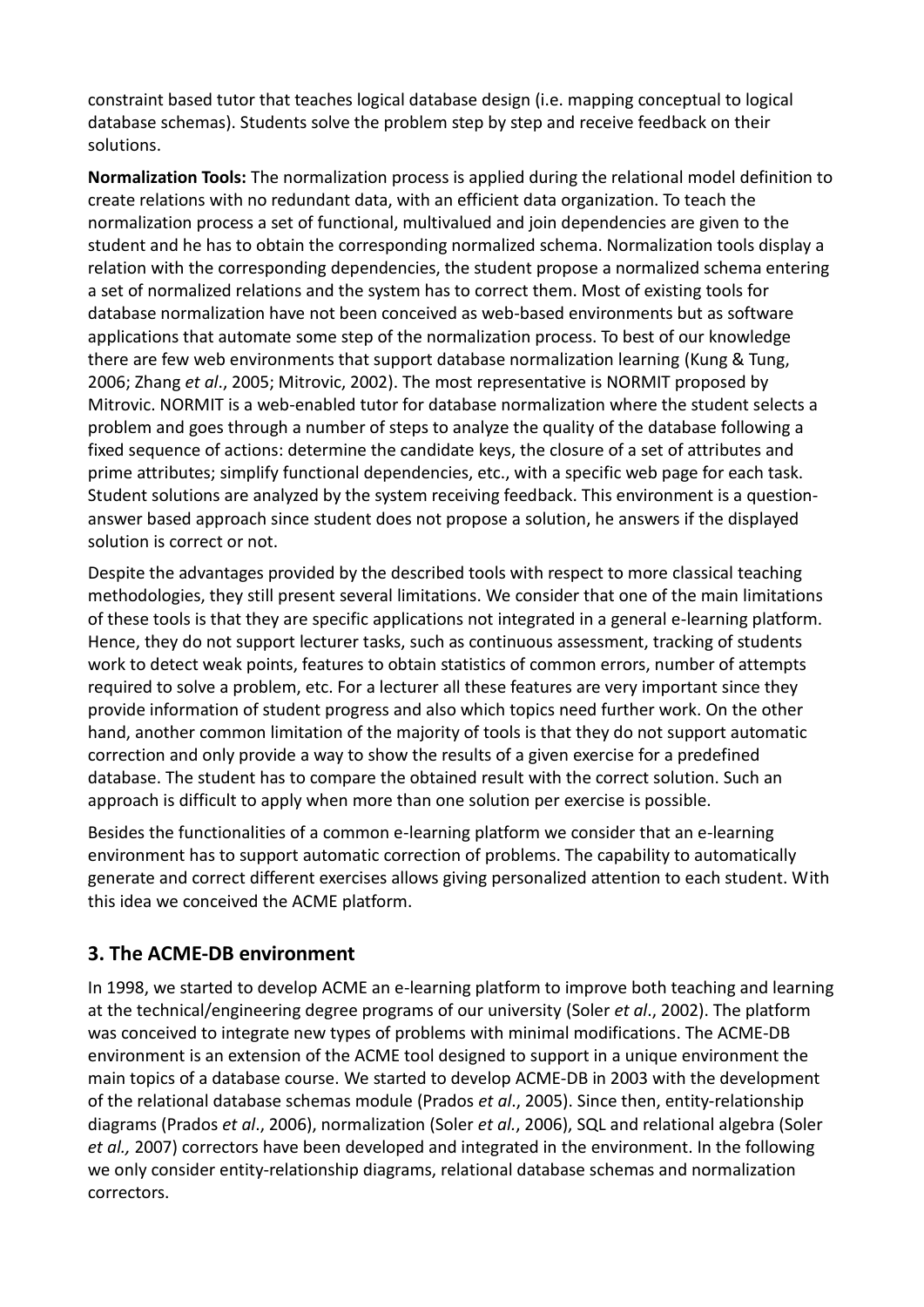All these modules apply the same methodology which is briefly described below.

- ACME-DB has a repository with the problems entered by the teacher. Each problem consists of a descriptor and the procedures required for its automatic correction. In the case of ER diagrams, relational database schemas and normalization problems, due to its complexity, all the possible solutions are entered. ACME-DB provides a text editor to enter the problems.
- The student enters in the ACME-DB environment and once in the system a list with the exercises that compose their workbook appears. This information is presented in a tabular form as it is illustrated in the example of Figure 1(a). In this example the workbook contains five topics, labeled in the first column of the displayed table from 1 to 5. For each topic, as it can be seen in the second column of the table, there is a different number of exercises. Each row of the table displays the topic, the number of exercise, if it has been solved or not and the number of send solutions. The exercises of the workbook have been assigned automatically by following the teacher specifications and by using the problems stored in the repository of the system.
- The student selects one of the exercises of his workbook and proposes a solution. In Figure 1(b) an example of a problem descriptor is given. To enter the solution, there is a specific interface which is specifically designed for each type of problem. In Figure 2 we illustrate the interfaces corresponding to ER diagrams and relational database schemas. The ER interface (Figure 2(a)) integrates different designing tools to create an ER diagram. The different parts of the interface are: (a) buttons to draw the elements of the ER-diagram, when a button is pressed its corresponding glyph graphic is drawn in the working area, a rectangle for entities, a diamond for relationships, with two lines connecting the two entities previously selected; (b) working area; (c) menus for input attributes; (d) zoom and (e) correction button. The interface for relational database schemas problems is represented in Figure 2(b). To design a relational database schema the student defines the tables and the different attributes that compose them. These tables are represented in the screen. Each time the student press the Add button of this interface the information of the items appears in the corresponding table. The normalization interface is similar to the one of Figura 2 (b).



Fig. 1: (a) Workbook interface and (b) Problem descriptor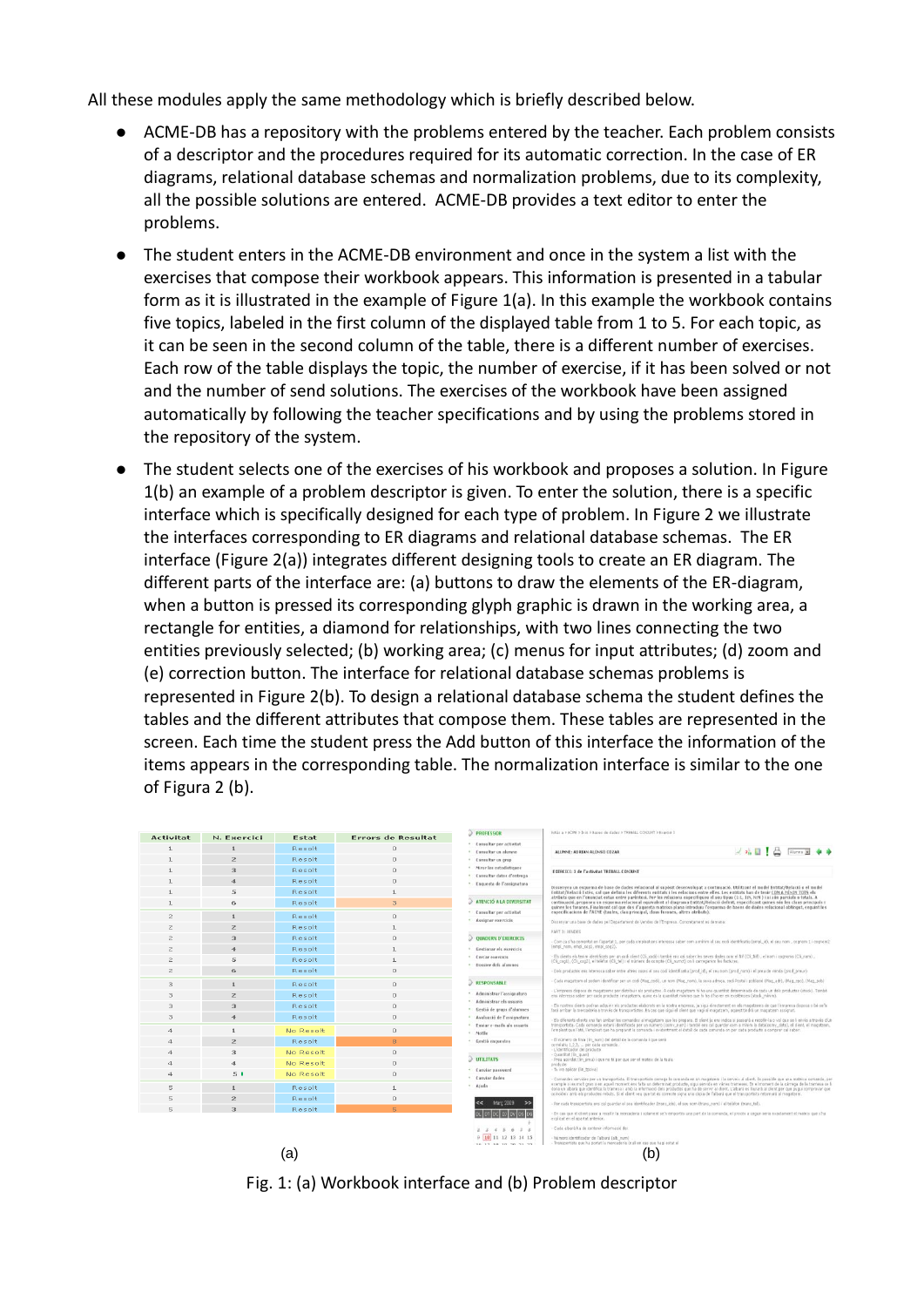- The solution entered by the student is send to the corresponding corrector and the correction process is done automatically. In our case, the correction strategy is based on a matching process that compares the student solution with each one stored in the repository. If no matching is found, the most similar solution is selected and is used to return feedback. These feedback messages are designed according to the type of problem, and in case of errors return some help to obtain the correct solution. For instance, "More entities are required", "There are incorrect relation-ships", etc.
- For each student the system records all the entered solutions. This information is used to grade the exercises. The grading process uses a function specifically designed for each type of problem where different parameters are taken into account. For instance, in the ER diagrams we consider the number of correct/incorrect entities/relationships/attributes, the number of attempts before a correct solution is obtained, etc. The marks of all the problems are used for continuous assessment.





## **4. Results**

The different modules were designed, implemented and then tested on an experimental database course 2004/05. We evaluate the modules independently, obtaining very promising results. In this section, we describe how the ACME-DB environment has been used in database design and the obtained results.

Due to the bad results achieved with the previous methodology (see Section 2.2) we decided to modify it introducing the ACME-DB platform. The idea was to introduce this tool to improve database design skills acquisition. We applied a new teaching/learning methodology where ACME-DB has a main role. The goal was exploit all the capabilities of the platform to assign, solve and automatically correct the activities assigned to the students. The system creates a different workbook for each student containing exercises of the main topics: ER-diagrams, relational database schemas and normalization. For each topic we define exercises of different complexity according to the number of entities or relations. The easier exercises range from 5 to 10 entities/relations while the more difficult from 15 to 20. These exercises are used for continuous assessment contributing in a 50% on the final mark and the resting 50% is obtained from an exam done at the end of each topic. The continuous assessment mark is obtained automatically taking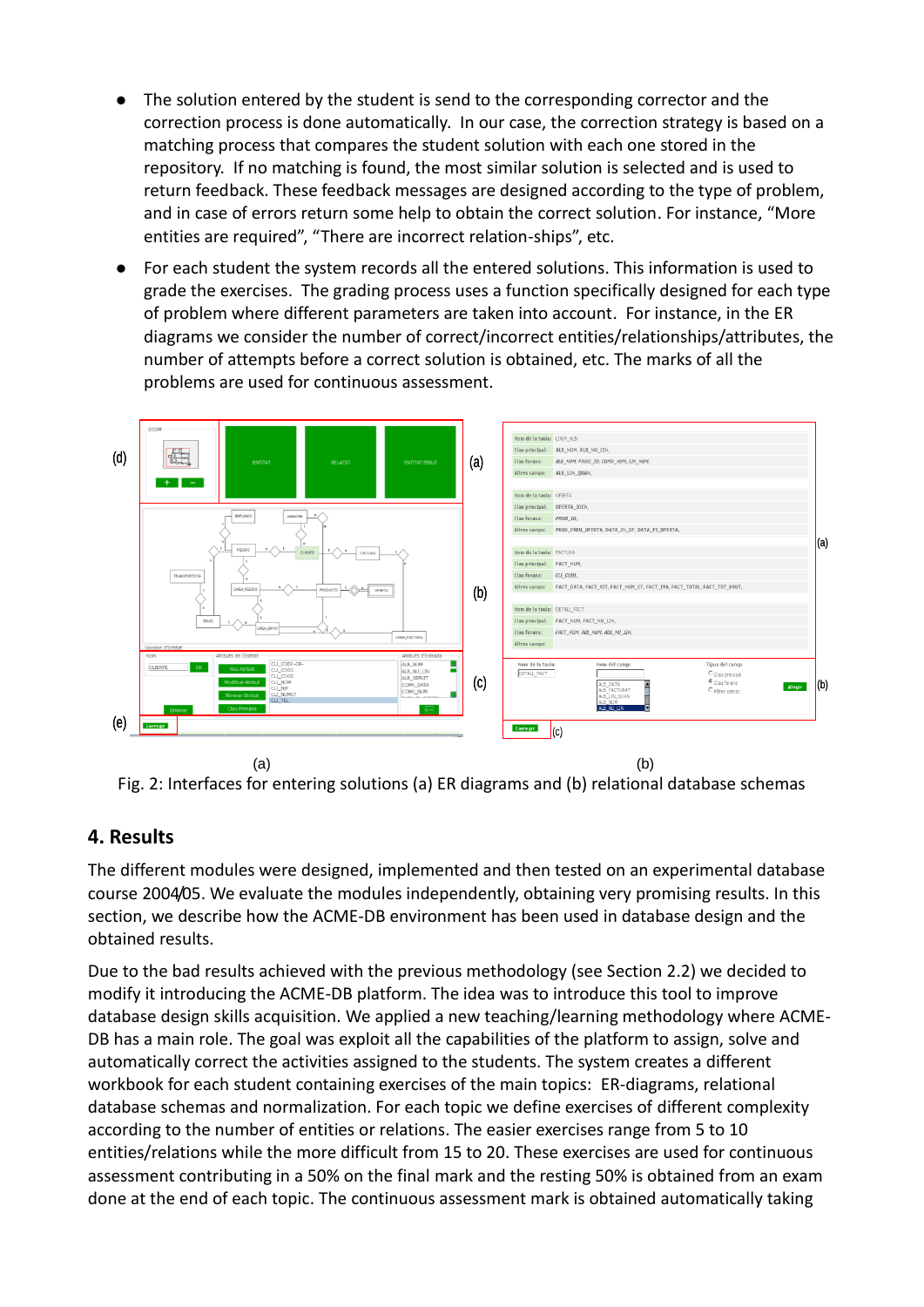into account student work: the number and type of errors, the number of solutions before the correct one is obtained, etc. The capability to automatically obtain this mark reduces the time required to correct exercises allowing teacher to spent time in other tasks. To control students work the teacher tracks their solution and according to detected errors he can propose additional tasks in order to improve the learning process.

In Table 1, we collect the results obtained using the platform in the last four years. For each one of the three topics (ER-diagrams, relational database schemas and normalization), we give the number of students, the number of assigned problems, the % of students that have read the problems, have sent solutions, have sent correct solutions and also the % of students that have solved the problems at the first, the second, the third and with more than three attempts. Note that more than 80% of students read the exercises and more than 70% solve them correctly. The number of students that obtain the correct solution at the first or second attempt is between 63% and 80%, and the rest requires three or more attempts.

| <b>Topic</b>                         | <b>Course</b> | Students | <b>Problems</b> | % read | % send solution | % solved | % attempts |       |       |       |
|--------------------------------------|---------------|----------|-----------------|--------|-----------------|----------|------------|-------|-------|-------|
|                                      |               |          |                 |        |                 |          | 1          |       | 3     | >3    |
| <b>Entity relation-ship diagrams</b> | 2005/06       | 61       | 6               | 92,5%  | 90,5%           | 81,5%    | 45,3%      | 26,4% | 16,0% | 12,3% |
|                                      | 2006/07       | 50       | 8               | 94,0%  | 90,0%           | 76,4%    | 39,8%      | 25,1% | 15,7% | 19,4% |
|                                      | 2007/08       | 46       | 8               | 96,2%  | 94,0%           | 81,0%    | 57.4%      | 23,8% | 9,8%  | 9,0%  |
|                                      | 2008/09       | 36       | 8               | 91,0%  | 90,5%           | 80,0%    | 42,3%      | 36,9% | 10,1% | 10,7% |
|                                      | 2005/06       | 61       | 6               | 92,5%  | 84,6%           | 70,5%    | 33,0%      | 30,2% | 16,2% | 20,7% |
| <b>Relational Database schemas</b>   | 2006/07       | 50       | 8               | 92,8%  | 84,4%           | 74,4%    | 46.8%      | 27,4% | 12,9% | 12,9% |
|                                      | 2007/08       | 46       | 8               | 96,0%  | 90,9%           | 75,4%    | 36,5%      | 33,2% | 13,9% | 16,3% |
|                                      | 2008/09       | 36       | 8               | 86,2%  | 82,4%           | 78,1%    | 43,3%      | 28,7% | 13,4% | 14,6% |
|                                      | 2005/06       | 61       | 6               | 89,6%  | 86,9%           | 82,0%    | 48.0%      | 26,8% | 11,4% | 13,8% |
| <b>Normalization</b>                 | 2006/07       | 50       | 8               | 91,5%  | 88,5%           | 82,5%    | 50.9%      | 23,6% | 17,6% | 7,9%  |
|                                      | 2007/08       | 46       | ጸ               | 84,2%  | 77,8%           | 72,3%    | 57,4%      | 23,8% | 9,8%  | 9,0%  |
|                                      | 2008/09       | 36       | 8               | 81,4%  | 78,6%           | 75,0%    | 51,4%      | 28,6% | 11,4% | 8,6%  |

Table 1. Information obtained from the ACME-DB tool with respect to its use.

To evaluate the impact on the academic results we compare the results obtained before the application of ACME-DB with the results obtained in these last four years. This data is collected in Table 2. For each course we give the number of students and also their final marks graded from A to D, where A corresponds to the best mark and D the worst. The NP column represents the students that have not assisted to the course. Finally, in the two last columns we give the % students that have passed and not the course, respectively. Note that the results obtained when using ACME-DB (2005/06 to 2008/09) are better than when no using the platform. Moreover, if we analyze the number of students that have passed the course there is a considerable increment compared with the results obtained when no using the platform. We consider that these better results are due to the fact that the student feels supported all the time. He knows that when he has a solution he can obtain the automatic correction at any moment.

| <b>Course</b> | <b>Students</b> | А    | В     |       | D     | <b>NP</b> | No pass | Pass  |
|---------------|-----------------|------|-------|-------|-------|-----------|---------|-------|
| 2002-03       | 87              | 2,3% | 14,9% | 26,4% | 39,1% | 17,2%     | 56,3%   | 43,7% |
| 2003-04       | 111             | 1,8% | 9,0%  | 49,5% | 25,2% | 14,4%     | 39,6%   | 60,4% |
| 2004/05       | 104             | 2,9% | 13,5% | 43,3% | 16,3% | 24,0%     | 40,4%   | 59,6% |
| 2005/06       | 61              | 3,3% | 37,7% | 23,0% | 16,4% | 19,7%     | 36,1%   | 63,9% |
| 2006/07       | 50              | 4,0% | 24,0% | 36,0% | 20,0% | 16,0%     | 36,0%   | 64,0% |
| 2007/08       | 46              | 2,2% | 21,7% | 47,8% | 15,2% | 13,0%     | 28,3%   | 71,7% |
| 2008/09       | 36              | 2,8% | 52,8% | 22,2% | 5,6%  | 16,7%     | 22,2%   | 77,8% |

Table 2. Academic results no using and using (grey background rows) the ACME-DB environment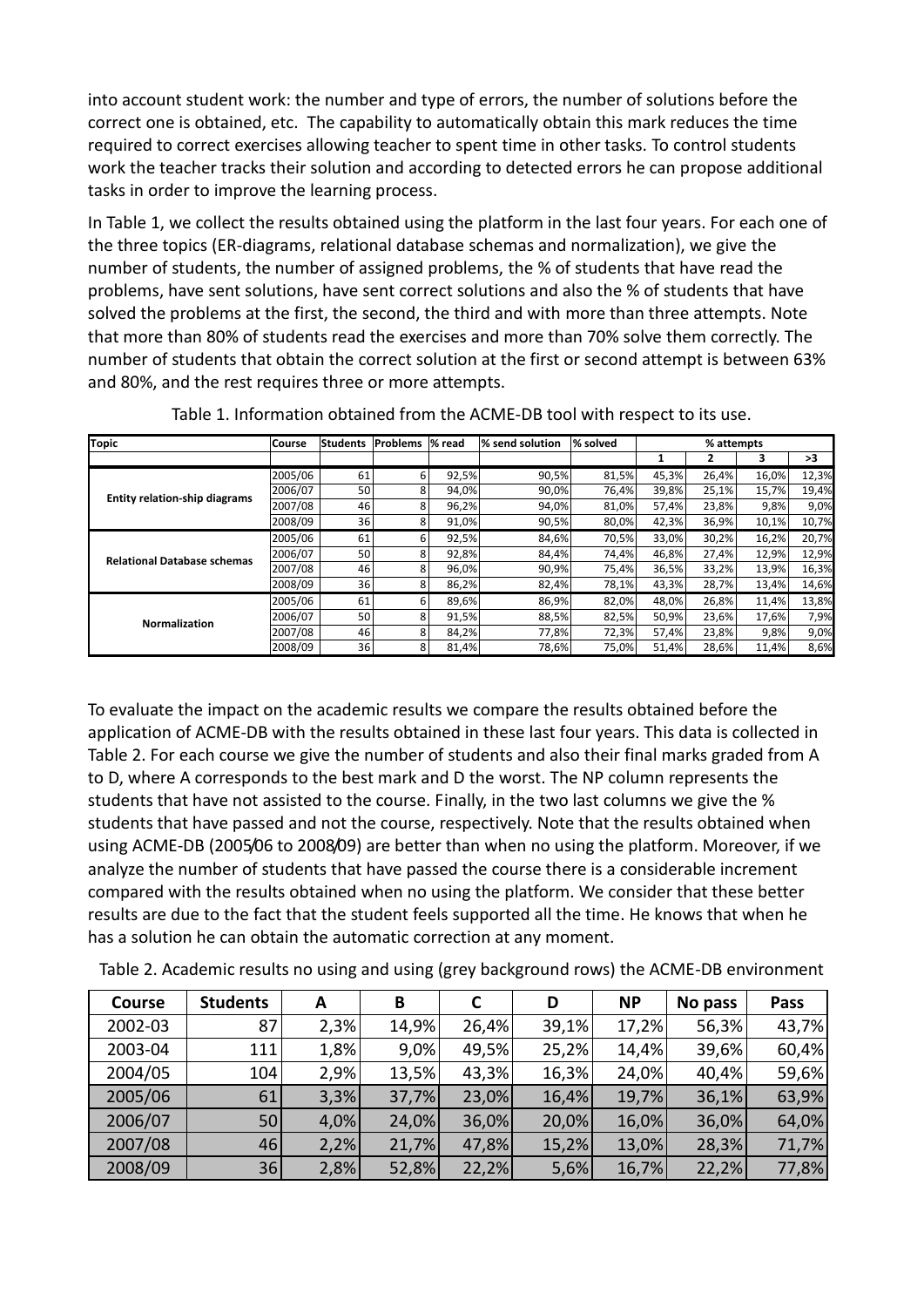Finally, in Table 3 we evaluate the relationship between the number of students that have solved the ACME-DB exercises and the number of student that have passed the course. We group students in three different rows according to the exercises that have solved correctly. In the first row students that have solved less than 50%, in the second between 50% and 75% and in the last row more than 75%. For each group of students and for each course, we give the % of students and the % of students from this group that has passed the course. Note that when students solve correctly less than 50% of exercises the possibility of passing the course is minimal. On the contrary when they solve more than 75% of exercises the number of students that pass is greater than 80%.

| Table 3. Relationship between the number of students that have solved the ACME-DB exercises |
|---------------------------------------------------------------------------------------------|
| and the number of students that have passed the course                                      |

| % students with correct solved<br>activities | <b>Course 2005/06</b> |        | <b>Course 2006/07</b> |          | <b>Course 2007/08</b> |        | <b>Course 2008/09</b> |        |
|----------------------------------------------|-----------------------|--------|-----------------------|----------|-----------------------|--------|-----------------------|--------|
|                                              | % students            | % pass | % students            | $%$ pass | % students            | % pass | % students            | % pass |
| less 50%                                     | 24.6%                 | 0.1%   | 20.0%                 | 0.0%     | 15.2%                 | 14.3%  | 19.4%                 | 14,3%  |
| between 50% and 75%                          | 13.1%                 | 62.5%  | 14.0%                 | 57.1%    | 21.7%                 | 50,0%  | 22.2%                 | 87,5%  |
| Imore than 75%                               | 62,3%                 | 86.8%  | 66,0%                 | 84.8%    | 63,0%                 | 93,1%  | 58,3%                 | 95,2%  |

Despite the advantages provided by the ACME-DB environment, it has to be taken into account that this new methodology requires an extra work in order to prepare exercises for the students. The main advantage is that these exercises are stored in the repository of the system and can be used in different courses. In general, teachers consider that the application of the ACME-DB has improved their teaching methodology and this is reflected in the final marks.

## **5. Conclusions**

We have presented ACME-DB a web based environment to support teaching and learning of database design. We have described the main modules that integrate this environment and how it has been applied in a database course of our university. Data collected during four years of application showed how academic results have been improved.

Our future work will be centered on a more exhaustive analysis of collected data. We also plan to develop the module that supports the automatic correction of conceptual object modeling using UML class diagrams.

## **References**

- Batmaz, F. and Hinde, C.J. (2007). A web-based Semi-automatic Assessment of Conceptual Database Diagrams, In *Proceedings of the 6th Web-Based Education WBE 07*, Chamonix, France, 427-432.
- Chen, P. (1976). The entity-Relationship model. Towards a Unified View of Data, *ACM Transactions on Database Systems*, 1, 9-36.
- Codd, E.F. (1970). A relational Model of Data for Large Shared Data Banks, *Communications of the ACM,* 13, 377-387.
- Connoly, T. and Begg, C. (2005). *Database Systems: A Practical Approach to Design, Implementation and Management*, 4th Edition Addisson Wesley.
- Constantino-Gonzalez, M. and Suthers, D.D. (2000). A coached collaborative learning environment for entity relationship modelling. In *Proceedings of 5th International Conference Intelligent*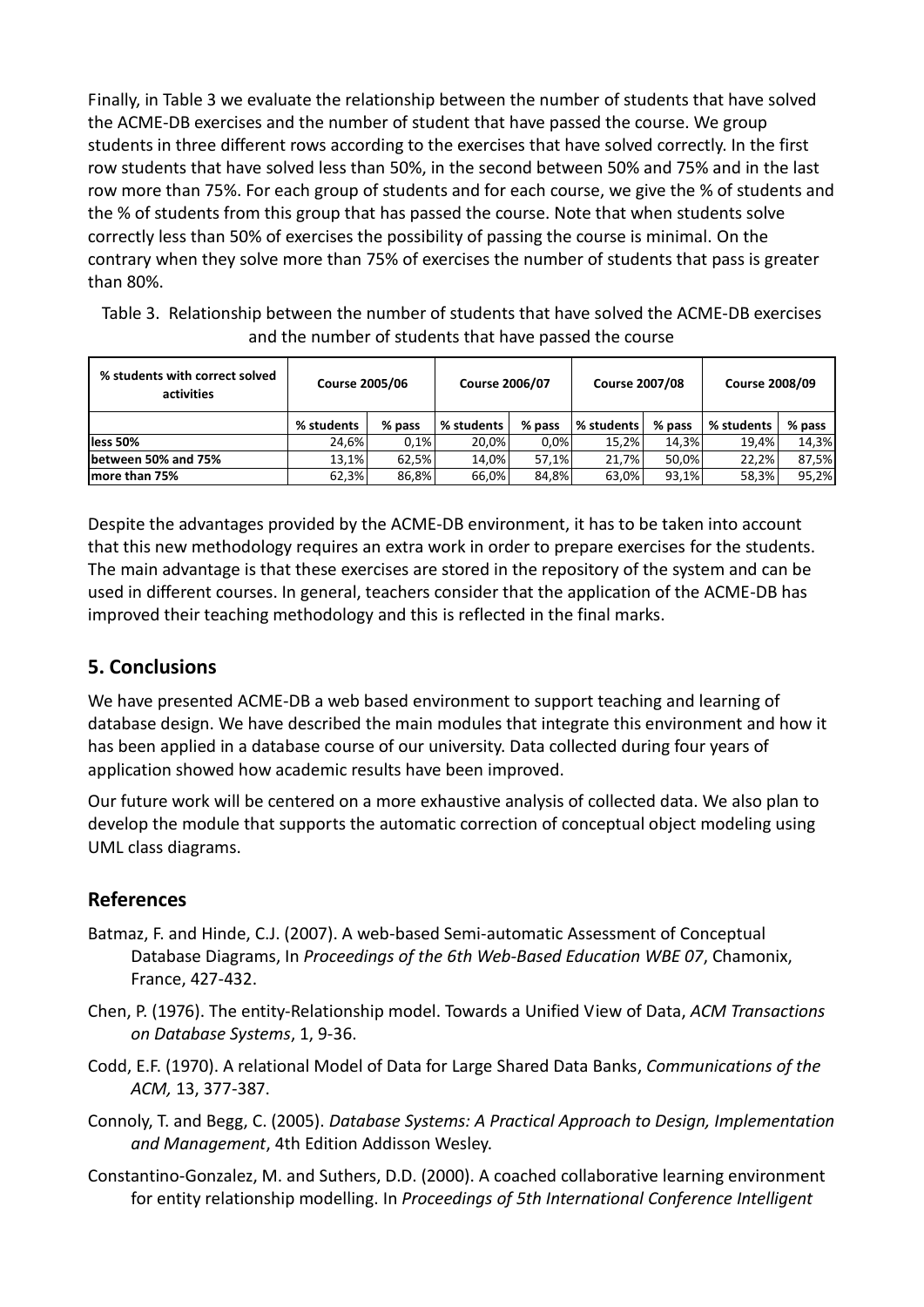*Tutoring System ITS 2000*. Montreal, Canada, 324-333.

- Date C.J. (2004). *An Introduction to Database Systems*, 8th Edition Addisson Wesley.
- Elmasri, R. and Navathe, B. (2007*). Fundamentals of Database Systems*, 5th Edition Addison Wesley.
- Kung, H. and Tung, H. (2006). A Web-based Tool to enhance Teaching/Learning Database Normalization, In *Proceedings of 2006 Southern Association for Information System Conference*, Jacksonville, USA. 251-258.
- Milik, N., Marshall, M. and Mitrovic, A. (2006). Teaching Logical Database Design in ERM-Tutor. In *Proceedings of 8th International Conference Intelligent Tutoring System ITS 2006*, Jhongli, Taiwan. LNCS 4053, 707-709.
- Mitrovic, A. (2002). Normit: a web-enabled tutor for database normalization, In *Proceedings of International Conference on Computers in Education ICCE,* Auckland, New Zeland, 1276-1280.
- Prados, F., Boada, I., Soler, J. and Poch, J. (2005). An Automatic Correction Tool for relational Database Schemas, In *Proceedings of International Conference on Information Technology based higher Education and Training* ITHET05, Santo Domingo, Dominican Republic, S3C 9-14.
- Prados, F., Boada, I., Soler, J. and Poch, J. (2006). A web based-tool for Entity-Relationship Modeling, In *Proceedings of International Conference on Computational Science and its Applications ICCSA 2006*, Glasgow, UK, LNCS 3980, 364-372.
- Robbert, M.A., Wang, M., Guimaraes, M. and Myers, M.E. (2000). The Database Course: What must be taught, *ACM SIGCSE Bulletin,* 32, 403-404.
- Robbert, M.A. and Ricardo, C.M. (2003). Trends in the evolution of the Database Curriculum, *ACM SIGCSE Bulletin, 35,* 139-143.
- Silberschatz, A., Korth, H. and Sudarshan, S. (2005). *Database System Concepts*, 5th Edition McGraw Hill.
- Springsteel, F., Robbert, M.A. and Ricardo, C.M. (2000). The next Decade of the Database Course: Three Decades speak to the next, *ACM SIGCSE Bulleti,* 32, 41-45.
- Soler, J., Poch, J., Barrabes, E., Juher, D. and Ripoll, J. (2002). A tool for the continuous assessment and improvement of the student's skills in a mathematics course, In *Proceedings of International Symposium of Technology of Information and Communication in Education for engineering and industry TICE 2002*, Lyon, France, 105-110.
- Soler, J., Boada, I., Prados, F. and Poch, J. (2006). A web-based Problem-Solving Environment for database Normalization, In *Proceedings of 8th International Symposium on Computers in Education SIIE 2006*, León, Spain.
- Soler, J., Boada, I., Prados, F. and Poch, J. (2007). An automatic correction tool for relational Algebra Queries. In *Proceedings of International Conference on Computational Science and its Applications ICCSA 2007*, Kuala Lumpur, Malaysia, LNCS 4706, 861-872.
- Suraweera, P. and Mitrovic, A. (2002). KERMIT: A Constraint-Based Tutor for Database Modeling, In *Proceedings of International Conference Intelligent Tutoring System ITS 2002*, Biarritz, France, LNCS 2363, 377-387.
- Thomas, P., Waugh, K. and Smith, N. (2007). Tools for supporting the teaching and learning of data modeling, In *Proceedings of* World *Conference on Educational Multimedia, Hypermedia and Telecommunications EDMEDIA 2007*. Vancouver, Canada, 4014-4023.